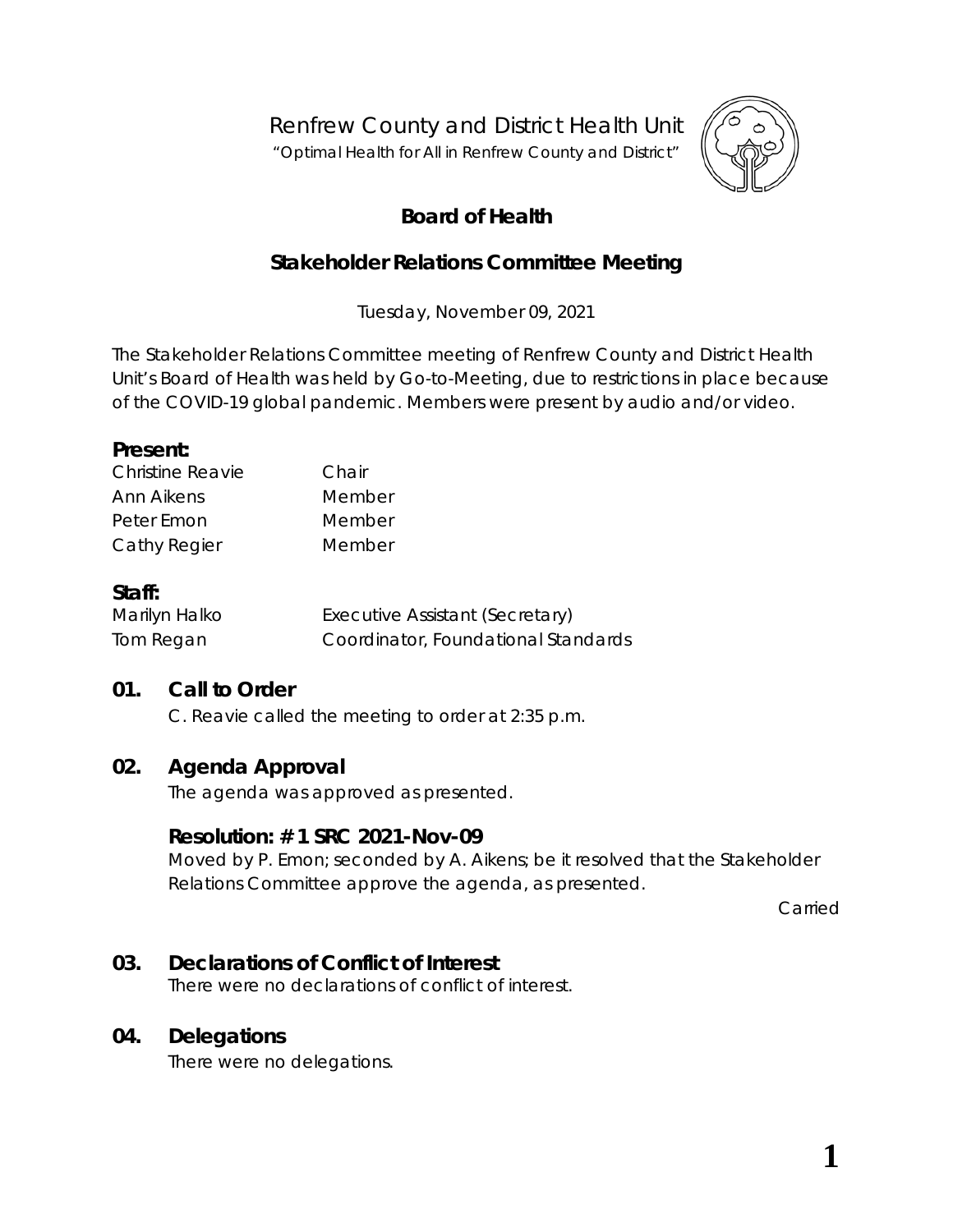# **05. Minutes of Previous Meeting (Approval)**

a. The Committee approved the meeting minutes for Monday, March 2, 2020.

### **Resolution: # 2 SRC 2021-Nov-09**

Moved by C. Regier; seconded by C. Reavie; be it resolved that the Stakeholder Relations Committee approve the meeting minutes for Monday, March 2, 2020, as presented.

Carried

#### **06. Business Arising**

a. Action List—Regular BoH—2021-Oct-26 The Committee reviewed the *[Action List](https://www.rcdhu.com/wp-content/uploads/2022/02/06.-a.-Action-List-Regular-BoH-Meeting-2021-Oct-26.pdf)*.

#### **07. Correspondence**

The Committee received the following correspondence:

|    | Subject:                                                                             | From:                                                  | Action:                    |
|----|--------------------------------------------------------------------------------------|--------------------------------------------------------|----------------------------|
| а. | <b>Provision of French</b><br><b>Language Services by</b><br><b>Boards of Health</b> | • Dr. Kieran Moore, Chief<br>Medical Officer of Health | Receive as<br>information. |

Committee discussed the item and raised questions that included:

- Is Pembroke still designated to provide French Language Services?
- Does RCDHU have a policy or process for the provision of French Language Services?

Staff will report the French language services available to clients, in Renfrew County and District, at the next SRC meeting.

# **08. Staff Reports**

There were no staff reports.

#### **09. New Business**

a. Network 24 OHT Collaborative Decision-Making Agreement The Committee discussed the *[Network 24 OHT Collaborative Decision-](https://www.rcdhu.com/wp-content/uploads/2022/04/09.-a.-i.-Network-24-Ontario-Health-Team-Agreement-for-signature-2021-Oct-27.pdf)[Making Agreement](https://www.rcdhu.com/wp-content/uploads/2022/04/09.-a.-i.-Network-24-Ontario-Health-Team-Agreement-for-signature-2021-Oct-27.pdf)* and recommended to the Board that the Chair and MOH(A) sign page nine of the document—*hereby acknowledging and supporting the Collaborative Decision Making Agreement*.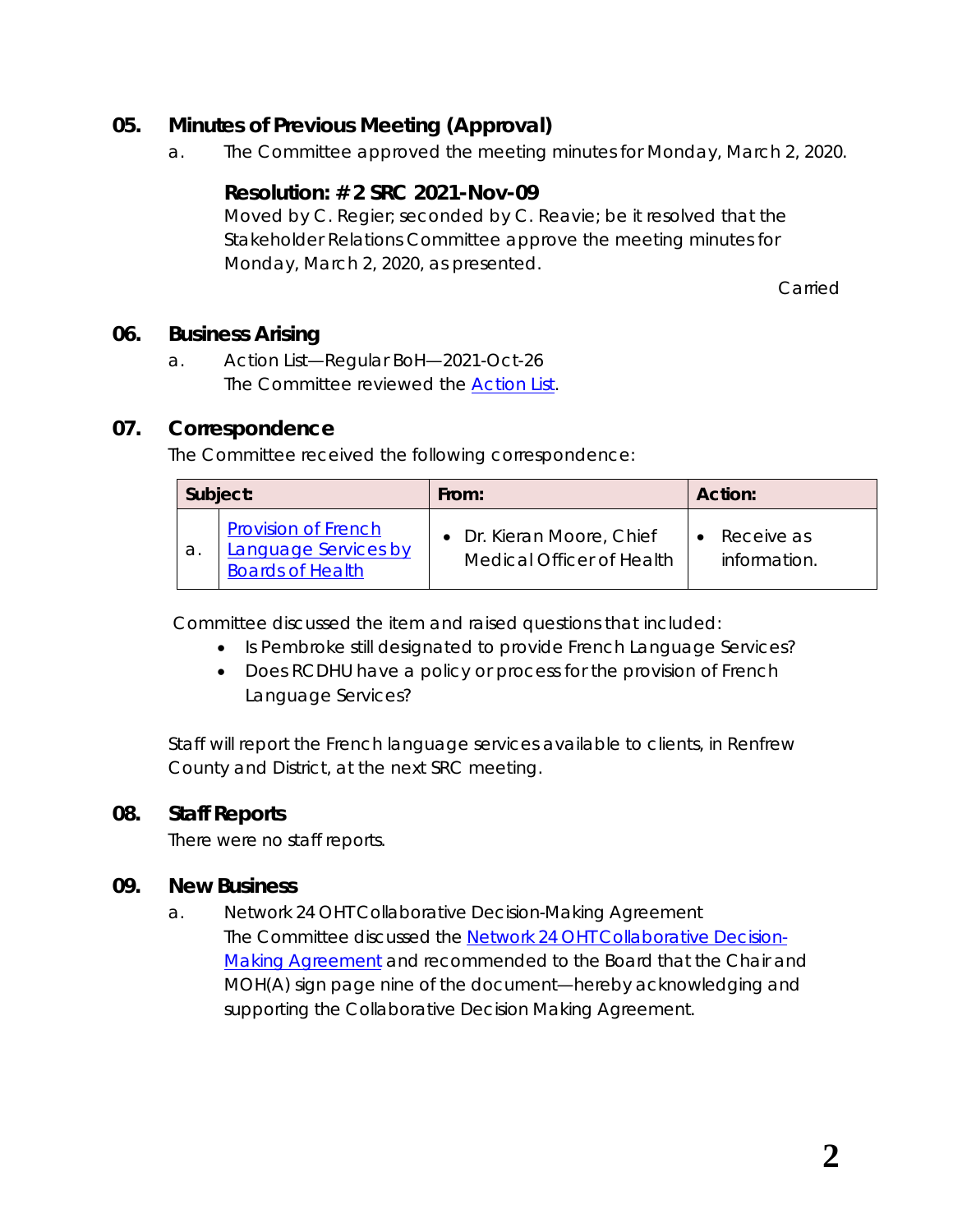The following information was extracted from the *Agreement*:

*Team Members and Networks Commitments* 

*By signing this Agreement, Team Members have confirmed their commitment to:* 

- *The Guiding Principles set out in paragraph 3.*
- *Work with each other to achieve the Shared Objective and to endeavour to eliminate, minimize or mitigate any conflict between the Shared Objectives and any of their other contractual and service obligations and relationships.*
- *Adhere to the provisions of this Agreement with respect to information sharing, transparency, privacy and confidentiality set out in paragraph 11.*
- *Participate in the collaborative decision-making structures as provided in this Agreement.*

The *Agreement—is not a legally binding document, but rather a commitment to collaborate and work on the agreed upon priorities - including improving care for the frail elderly, those with mental health and addictions, and improving access to team-based primary care for everyone.*

# **Resolution: # 3 SRC 2021-Nov-09**

Moved by P. Emon; seconded by C. Regier; be it resolved that the Stakeholder Relations Committee recommend that the Board acknowledge and support the Network 24 Ontario Health Team— Collaborative Decision-Making Agreement;

And further, that the Board of Health Chair and the Acting Medical Officer of Health be authorized to sign and return to Network 24 OHT.

Carried

The Committee also reviewed the collaborative decision making agreement information provided by Ottawa Four Rivers OHT.

No formal action is required as we are an "engaged" partner not an "anchored" partner.

#### b. Stakeholder Relations Work Plan

The Committee discussed the *[2021 Stakeholder Relations Work Plan](https://www.rcdhu.com/wp-content/uploads/2022/04/09.-c.-Stakeholder-Relations-Work-Plan-2021.pdf)*, and recommended that the *[Report: Community Engagement Review—October](https://www.rcdhu.com/wp-content/uploads/2022/04/09.-b.-Community-and-Stakeholder-Engagement-Strategy-RCDHU.pdf)  [2018](https://www.rcdhu.com/wp-content/uploads/2022/04/09.-b.-Community-and-Stakeholder-Engagement-Strategy-RCDHU.pdf)* be updated in 2022.